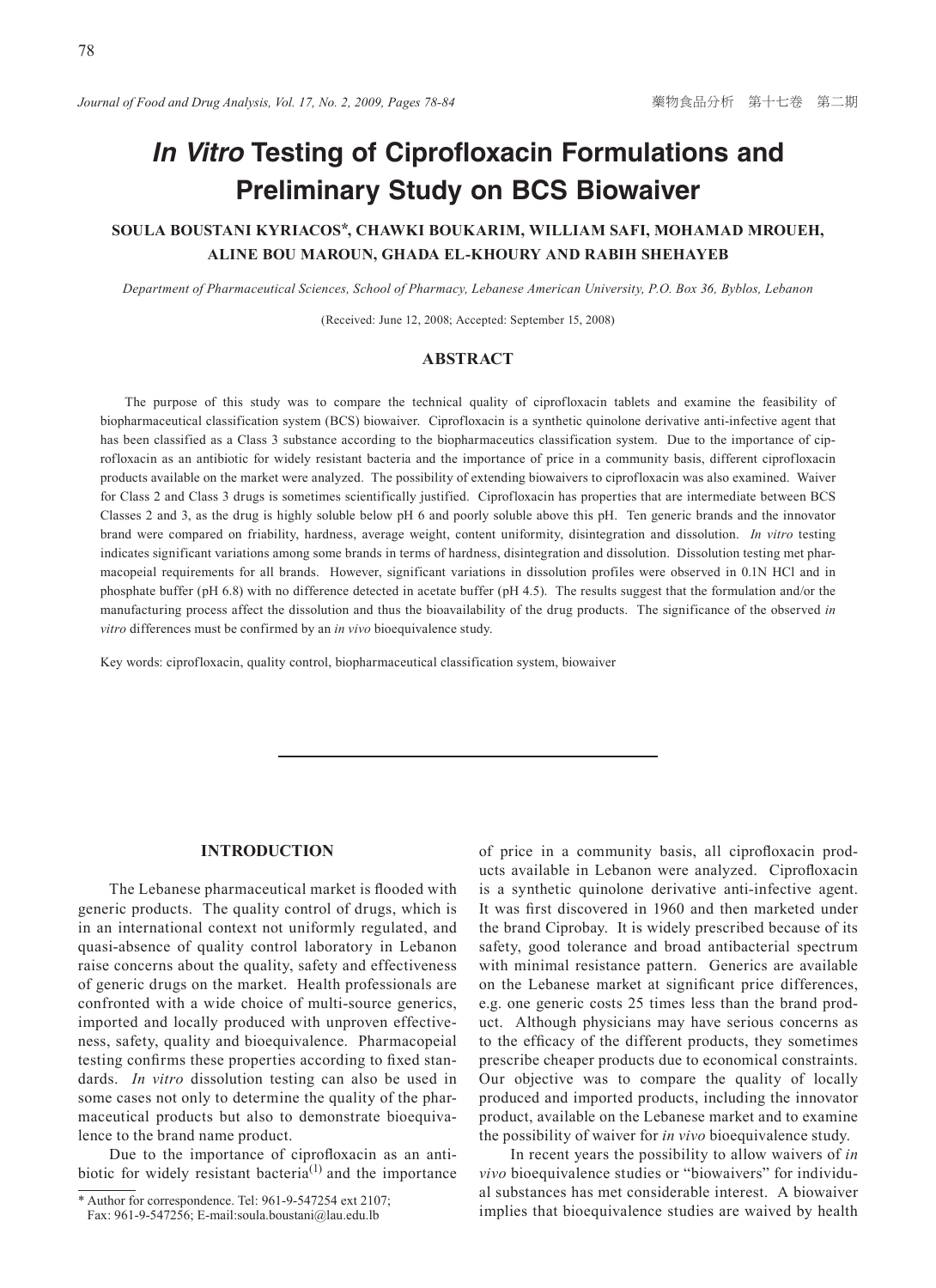authorities and hence the product is considered bioequivalent to its reference product by carrying out an *in vitro* study. Such waivers have the potential to both decrease the cost and improve the quality of medicines.

Currently, biowaiver is allowed only for immediaterelease product of BCS Class 1 drug substances (highly soluble and highly permeable) that exhibit rapid *in vitro* dissolution<sup>(2)</sup>. Thus, for such products, demonstration of similar *in vitro* dissolution profiles using the recommended test methods would provide sufficient assurance of rapid *in vivo* dissolution, thereby ensuring human *in vivo* bioequivalence<sup>(3)</sup>.

The possibility of extending biowaivers to other BCS Classes drugs is under scrutiny. Waiver for Class 2 and Class 3 drugs is sometimes scientifically justified(4). *In vivo* bioequivalence data of different formulations would support such an extension. Ciprofloxacin has properties that are intermediate between BCS Classes 2 and  $3^{(5)}$ , as the drug is highly soluble below a pH of 6 and poorly soluble above this  $pH^{(6)}$ .

## **MATERIALS AND METHODS**

Ciprofloxacin formulations were purchased from randomly selected pharmacies in Lebanon. Information on the country of manufacturing is summarized in Table 1.

Acetonitrile (HPLC grade), triethylamine, phosphoric acid (analytical grade) were purchased from Sigma, (St Louis, MO). United State Pharmacopeia (USP) standards Ciprofloxacin Hydrochloride, and its three degradation products-ethylenediamine, desfluorociprofloxacin and fluoroquinolonic acid-were used to prepare 200 µg/mL stock solutions in their respective mobile phases. These stock

**Table 1.** Ciprofloxacin tablets available on the Lebanese Market

| <b>Brand</b>    | Strength<br>(mg) | Country    | Price<br>(LP) |       |
|-----------------|------------------|------------|---------------|-------|
| Ciprobay        | 500              | Germany    | 48114         | 32.08 |
| CE.             | 500              | Egypt      | 16000         | 10.67 |
| CG              | 500              | Greece     | 19880         | 13.25 |
| CJ1             | 500              | Jordan     | 28735         | 19.16 |
| CJ2             | 500              | Jordan     | 21350         | 14.23 |
| CJ3             | 500              | Jordan     | 21051         | 14.03 |
| CК              | 500              | <b>KSA</b> | 26400         | 17.60 |
| CL.             | 500              | Lebanon    | 13650         | 9.10  |
| CS <sub>1</sub> | 500              | Spain      | 30000         | 20.00 |
| CS <sub>2</sub> | 500              | Spain      | 31200         | 20.80 |
| CSY             | 500              | Syria      | 1900          | 1.27  |

solutions were used to build the calibration curves. Triplicates were assayed for every sample.

### I. *Content Uniformity Testing and Impurities Content*

Ciprofloxacin tablets were analyzed for their drug and impurities content as described in USP  $30^{(7)}$ . Ten tablets of each of the tested brands were individually triturated to fine particles using a mortar and pestle. The obtained powder was then transferred to a 100 mL volumetric flask and diluted to volume with water. An aliquot of 10 mL was filtered through a 0.45 μm syringe filter and diluted with mobile phase to obtain an equivalent solution of about 200 µg of ciprofloxacin per mL. A 20 μL sample was injected into the HPLC.

All formulations were analyzed in triplicate using a sensitive and reproducible HPLC method modified in our laboratory<sup>(7)</sup>. The HPLC system consisted of LC-10 pump (Shimadzu, Kototo, Japan), a variable ultraviolet detector monitor (Shimadzu, SPD-10) and a Chromatopac Shimadzu (C-R8A) integrator. Separation was done using a pre-packed stainless-steel column (150 mm  $\times$  4.6 mm i.d.) filled with uBondapack C18 10 µm Silica (Waters, Milford, MA) and the flow rate was 1.5 mL/min. The precision of the assay method was determined by calculating the relative standard deviation (inter- and intradays) of the peak areas obtained after repeated injections  $(n = 3)$  of standard solutions.

For the separation of ciprofloxacin and the degradation products, ethylenediamine and desfluorociprofloxacin, a mobile phase consisting of water: acetonitrile: triethylamine (83:16:1) adjusted to a pH of 3.4 with concentrated phosphoric acid was used. The UV detector was set to 278 nm.

For the detection of the degradation product fluoroquinolonic acid, a mobile phase consisting of water: acetonitrile (40:60) and 0.1% phosphoric acid was used. The UV detector was set to 330 nm.

The percentage of each impurity peak in the chromatogram obtained from the assay preparation was calculated using the formula:  $100r_i / r_i$  in which  $r_i$  is the response of each impurity peak; and  $r<sub>t</sub>$  is the sum of the responses of all the peaks.

#### II. *Tablet Weighing*

Twenty tablets of each brand were used to study weight variation using digital balance (Precisa 125A, Dietikon, Sweitzerland).

#### III. *Friability*

A sample of ten tablets was placed into a friabilator (Pharma Test PTFE, Hainburg, Germany). All loose dust was then removed from the tablets before weighing. A maximum mean weight loss of not more than 1.0% is considered acceptable.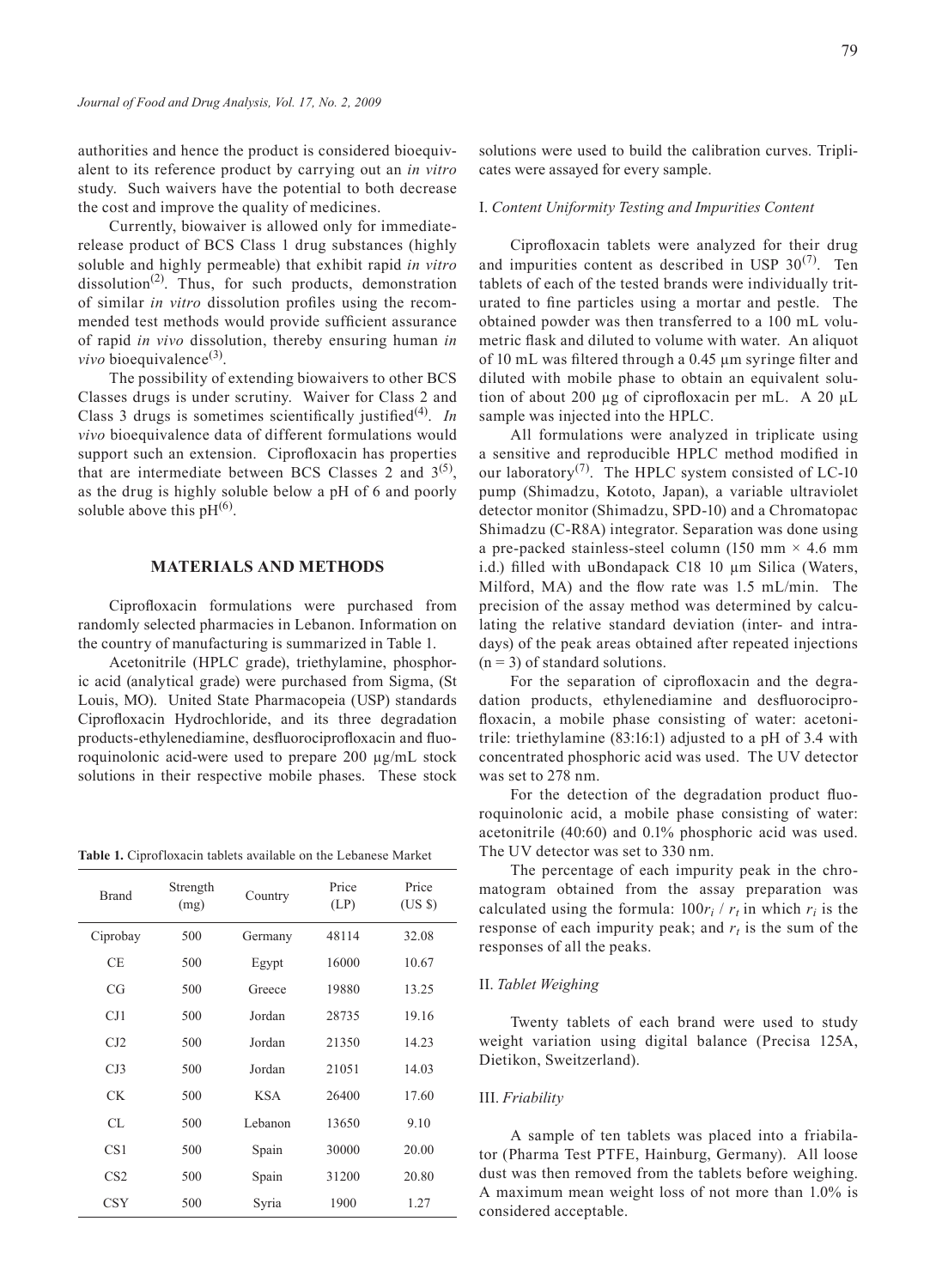#### IV. *Hardness*

The hardness of the tablets was measured six times using a hardness tester (Pharma Test PTR, Hainburg, Germany).

#### V. *Disintegration Testing*

The disintegration time of the tablets was investigated using a disintegration apparatus (Pharma Test PTZ, Hainburg, Germany) with 900 mL of distilled water as immersion fluid at a temperature of  $37^{\circ}$ C  $\pm$  0.5°C.

#### VI. *Dissolution Testing*

The dissolution profiles of the tablets were investigated using USP dissolution Apparatus 2 (Pharma Test PTWS, Hainburg, Germany) at 50 rpm for 30 min. One tablet was placed in each of the six vessels filled with 900 mL of 0.01N hydrochloric acid at  $37 \pm 0.5$ °C. UV absorbance was measured every 5 minutes using a spectrophotometer (Jenway 6405UV/Vis, Essex, England) set at 276 nm and previously calibrated. Absorbance values collected after diluting the samples were converted to percentages of tablet dissolved by dividing by the standard UV absorbance.

Dissolution profiles were also investigated in three solutions: 0.1 N HCl, acetate buffer ( $pH = 4.5$ ), phosphate buffer ( $pH = 6.8$ ). According to current US FDA criteria, a *rapidly dissolving* drug products is one for which no less than 85% of labeled amount dissolves within 30 minutes and a *very rapidly dissolving* product is one for which no less than 85% of labeled amount dissolves within 15 minutes $^{(2)}$ .

## **RESULTS**

The drug content of all tablets was between 93.47 and 99.61%, (Table 2). All preparations were within pharmacopeial limits(6), i.e. ciprofloxacin tablets contain ciprofloxacin hydrochloride equivalent to not less than 90.0 percent and not more than 110.0 percent of the labeled amount of ciprofloxacin.

Not more than 0.2% of ciprofloxacin ethylenediamine analog or of any other individual impurity peak was found. The sum of all the impurity peaks was not more than 0.5% of the total peaks (Table 2).

#### I. *Physical Parameters*

Table 3 summarizes the physical properties of the tablets. Average weights range from 0.7317 to 0.9363. The relative standard deviations for tablet weight variation are between 0.0409 and 4.977. All tablets succeeded friability test as the percentage weight loss after the test was below 1%.

Hardness significantly differs from one brand to another, ranging from 94 to 283 N as shown on Figure 1.

Disintegration testing reveals significant differences among the brands, with Ciprobay exhibiting the most rapid disintegration and CSY and CS1 the highest distintegration times (Figure 2).

#### II. *Dissolution Testing in 0.01N HCl*

Figure 3 shows the dissolution profiles of tablets in 0.01N HCl. In all cases, the amount of ciprofloxacin released in 30 minutes was not less than 80% of the labeled amount. Most products may be considered as *very rapidly* 

**Table 2.** Uniformity of dosage units and percentage of impurities, EDA: ethylenediamine, DFC: desfluorociprofloxacin, FQA: fluoroquinolonic acid

|                 | % of the labeled amount | <b>RSD</b> | Percentage of impurities |                  |            |              |
|-----------------|-------------------------|------------|--------------------------|------------------|------------|--------------|
|                 |                         |            | <b>EDA</b>               | <b>DFC</b>       | <b>FQA</b> | <b>TOTAL</b> |
| Ciprobay        | 99.61                   | 3.38       | 0.06684                  | 0.00864          | 0.00252    | 0.078        |
| CE              | 95.27                   | 3.93       | 0.08002                  | $\mathbf{0}$     | 0.02241    | 0.10243      |
| CG              | 98.69                   | 5.63       | 0.07012                  | $\mathbf{0}$     | 0.00323    | 0.07335      |
| CJ1             | 95.45                   | 5.01       | 0.06533                  | 0.00778          | 0.02304    | 0.09615      |
| CJ2             | 93.89                   | 2.44       | 0.08978                  | $\mathbf{0}$     | 0.05352    | 0.1433       |
| CJ3             | 93.87                   | 1.66       | 0.06612                  | $\mathbf{0}$     | 0.03557    | 0.10169      |
| <b>CK</b>       | 97.55                   | 2.11       | 0.14421                  | $\mathbf{0}$     | 0.01756    | 0.16177      |
| CL              | 94.22                   | 2.80       | 0.05649                  | 0.00738          | 0.05487    | 0.11874      |
| CS <sub>1</sub> | 94.22                   | 3.67       | 0.09719                  | $\mathbf{0}$     | 0.04054    | 0.13773      |
| CS <sub>2</sub> | 98.83                   | 2.07       | 0.12355                  | $\mathbf{0}$     | 0.03221    | 0.15577      |
| <b>CSY</b>      | 93.47                   | 3.99       | 0.13274                  | $\boldsymbol{0}$ | 0.04911    | 0.18185      |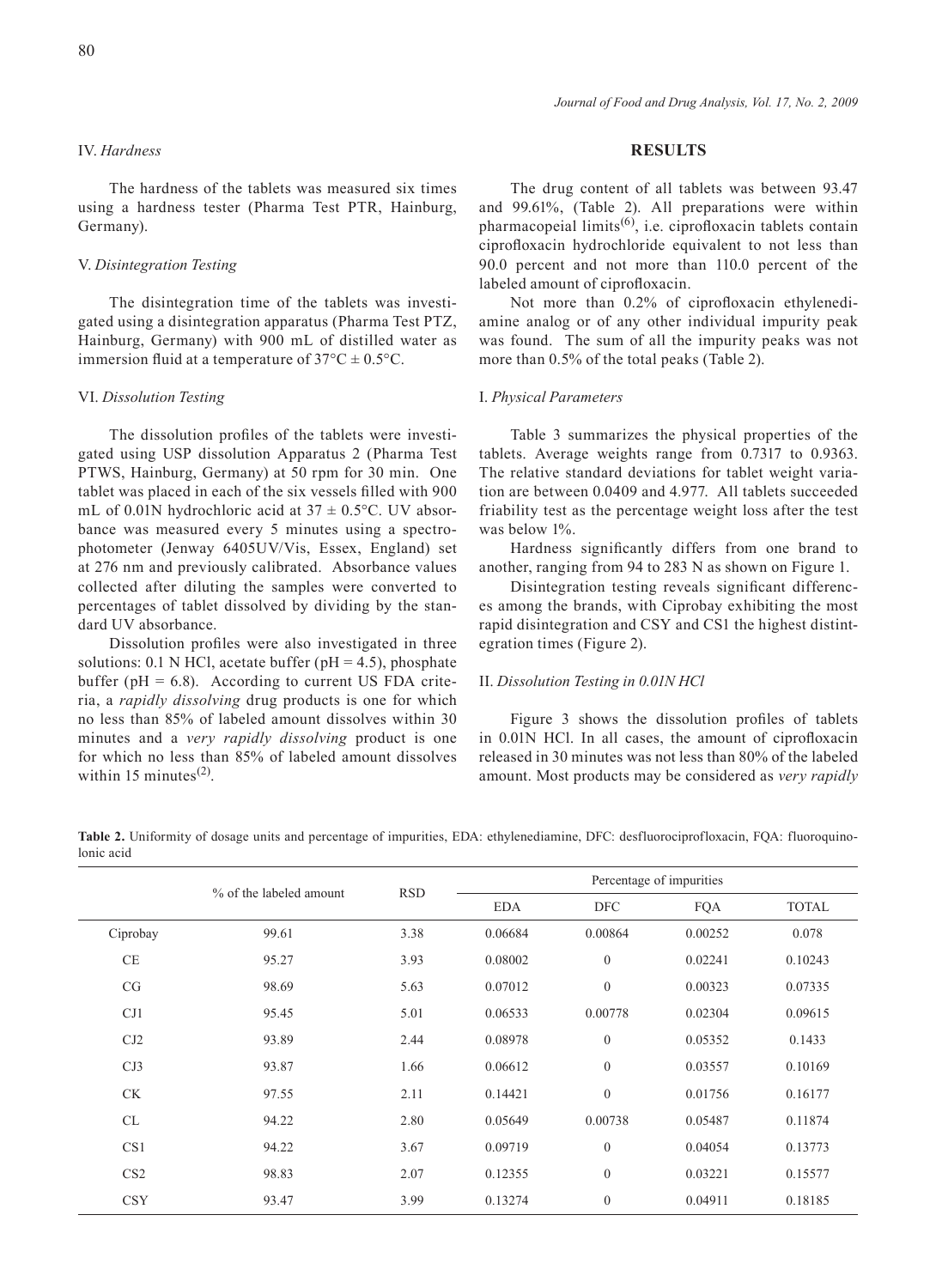|                 | Average<br>weight $(g)$ | <b>SD</b> | RSD(%) | weight loss<br>$(\%)$ | Average<br>diameter (cm) | <b>SD</b> | Disintegration<br>time (min) | Hardness<br>(N) | <b>SD</b> |
|-----------------|-------------------------|-----------|--------|-----------------------|--------------------------|-----------|------------------------------|-----------------|-----------|
| Ciprobay        | 0.7738                  | 0.0004    | 0.0455 | $\overline{0}$        | 3.78                     | 0.0052    | 1.75                         | 179.2           | 6.02      |
| <b>CE</b>       | 0.9363                  | 0.0002    | 0.0226 | 0.009                 | 4.82                     | 0.0052    | 12.33                        | 173.6           | 7.43      |
| CG              | 0.7668                  | 0.0003    | 0.0425 | 0.022                 | 3.99                     | 0.0041    | 1.58                         | 206.8           | 12.6      |
| CJ1             | 0.7705                  | 0.0363    | 4.9779 | 0.057                 | 3.64                     | 0.0041    | 2.50                         | 182             | 14.8      |
| CJ2             | 0.7784                  | 0.0003    | 0.0409 | 0.005                 | 4.19                     | 0.0052    | 2.28                         | 202.7           | 23.9      |
| CJ3             | 0.7642                  | 0.0082    | 1.0702 | $\mathbf{0}$          | 3.8                      | 0.0052    | 3.67                         | 282.7           | 21.33     |
| <b>CK</b>       | 0.8232                  | 0.0012    | 0.1431 | 0.017                 | 3.76                     | 0.0084    | 6.00                         | 174.25          | 14.8      |
| CL              | 0.7272                  | 0.0026    | 0.3596 | 0.006                 | 3.56                     | 0.0063    | 3.00                         | 93.75           | 13.6      |
| CS <sub>1</sub> | 0.8282                  | 0.001     | 0.1225 | 0.083                 | 3.98                     | $\theta$  | 14.10                        | 150.7           | 7.08      |
| CS <sub>2</sub> | 0.7667                  | 0.0048    | 0.6246 | 0.012                 | 3.81                     | 0.0041    | 8.00                         | 195.5           | 30        |
| <b>CSY</b>      | 0.7317                  | 0.0062    | 0.8568 | 0.098                 | 3.35                     | 0.0105    | 14.30                        | 271             | 18.47     |

**Table 3.** Physical characteristics of tablets

*dissolving* as more than 85% of the labeled amounts of the drug substance dissolves within 15 minutes. The only exceptions were CE, CL, CS1 and CSY.

#### III. *Dissolution Testing in Buffer Solutions*

Significant variations in the *in vitro* dissolution profiles were observed when the dissolution media were changed. Figures 4 to 6 show the dissolution profile of a generic (CS1) and the innovator product in 0.1N HCl (Figure 4), in acetate buffer (pH=4.5) (Figure 5) and in phosphate buffer (pH=6.8) (Figure 6). In 0.1N HCl, the brand product complies with current US FDA criteria for *very rapidly dissolving* drug products (no less than 85% dissolved in 15 minutes) whereas less than 60% of the generic product dissolved in 30 minutes. No difference was detected in acetate buffer (pH=4.5) as the two products dissolved within 15 minutes. In phosphate buffer, less than 35% of the brand product was dissolved in 30 minutes compared to about 2% for the generic one.

Dissolution profiles for the brand name product were comparable in all medium except in phosphate buffer (Figure 7). In 0.01N HCl, 0.1N HCl and acetate buffer, the brand product met the criteria for *very rapidly dissolving* product.

The generic product (CS1) exhibited a slower rate of dissolution in 0.1N HCl whereas in phosphate buffer the dissolution of the drug was almost nil (Figure 8). Only in 0.01N HCl and in acetate buffer did the generic product met the criteria for *rapidly dissolving* product (more than 85% dissolved in 30 minutes).

Table 4 shows the variations in dissolution times (T50%, T80%, T85%) between Ciprobay and CS1 in the different media. Note that the values for Ciprobay varied



**Figure 1.** Tablet hardness ( $\pm$  SD)



**Figure 2.** Disintegration times (minutes)

within a limited range irrespective of the dissolution media (except phosphate buffer) whereas wider variations were observed for CS1.

#### **DISCUSSION**

All tested products had ciprofloxacin content within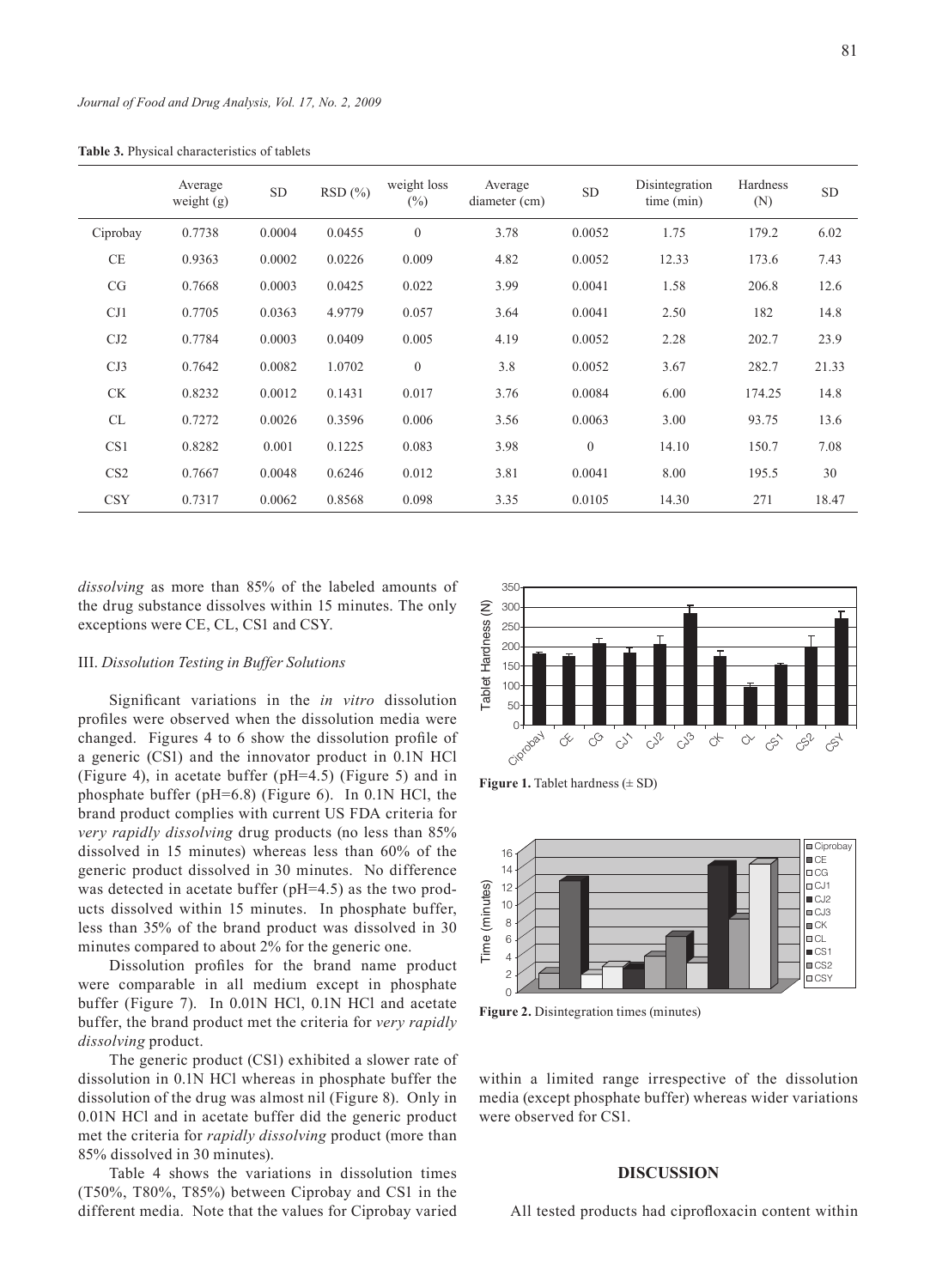

**Figure 3.** Dissolution profile (±SD) of ciprofloxacin tablets in 0.01N HCl



**Figure 4.** Dissolution profiles (±SD) of ciprofloxacin tablets in 0.1 N HCl



**Figure 5.** Dissolution profiles ( $\pm$ SD) of ciprofloxacin tablets in acetate buffer pH = 4.5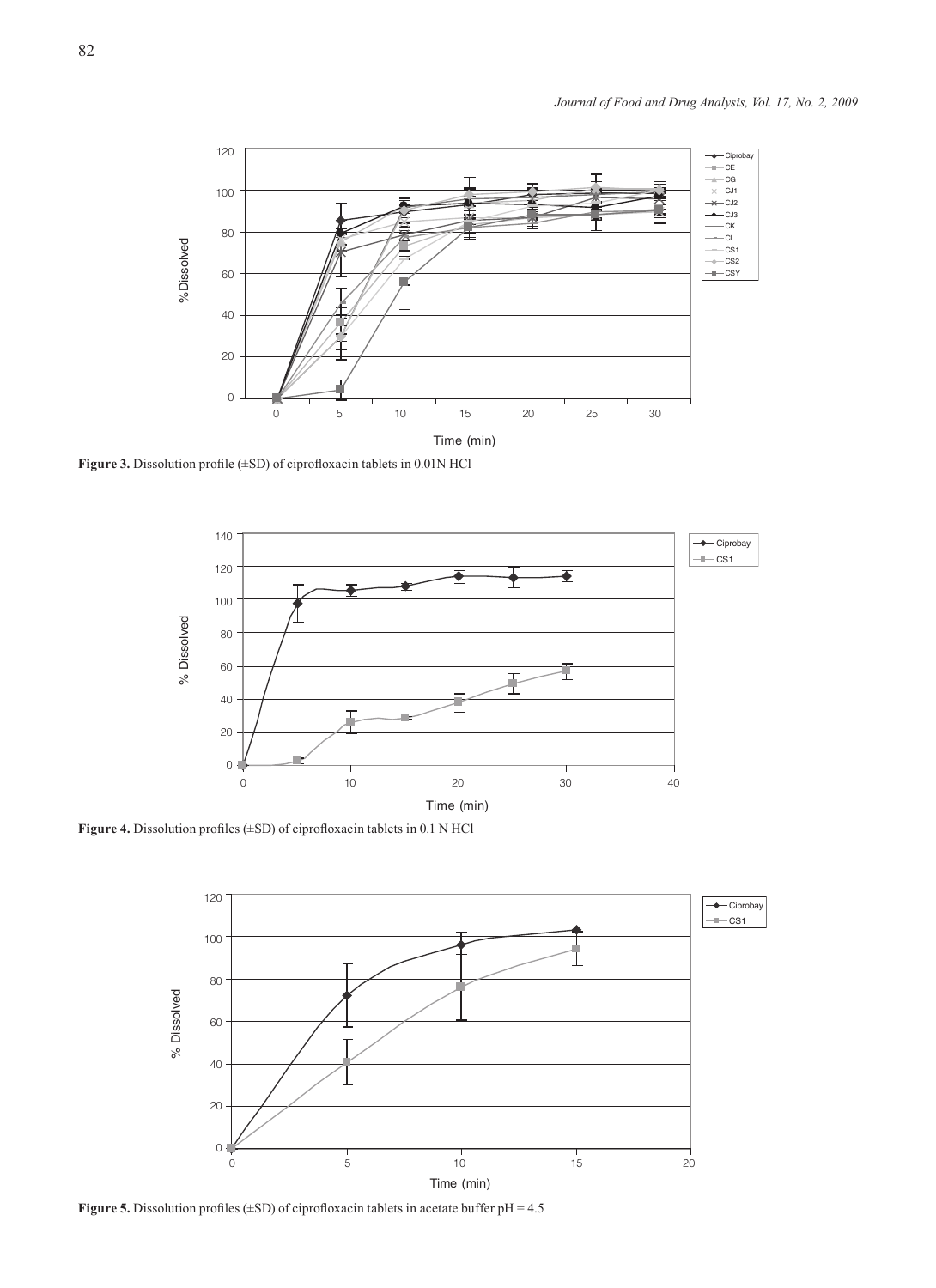

**Figure 6.** Dissolution profiles (±SD) of ciprofloxacin tablets in phosphate buffer pH= 6.8



**Figure 7.** Dissolution profiles (±SD) of ciprofloxacin tablets (Ciprobay) in different medium.



**Figure 8.** Dissolution profiles (±SD) of ciprofloxacin tablets (CS1) in different medium.